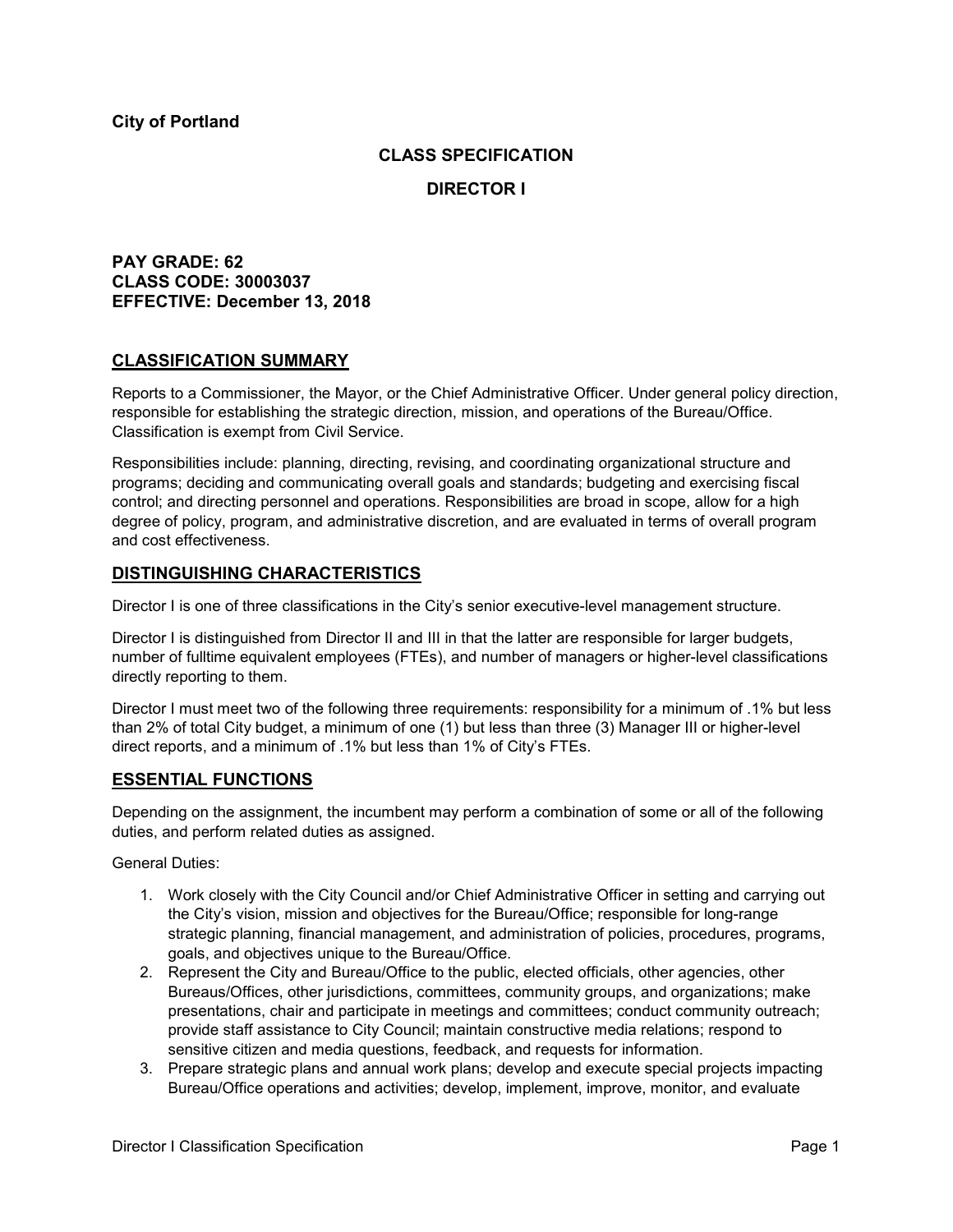programs, projects, workflow, methods, and work products in accordance with City and Bureau/Office plans, budgets, and policies.

- 4. Supervise, participate in, and approve the development and administration of the Bureau/Office budget; direct the forecast of resources needed for staffing, equipment, materials, and supplies; authorize expenditures; monitor budget-to-actual revenues; implement mid-year or other adiustments.
- 5. Provide leadership to attract, develop, and retain diverse, highly competent, service-oriented staff that support the City's and Bureau/Office's mission, objectives, and service expectations; create and promote an equitable workplace that demonstrates an environment respectful of living and working in a multicultural society; ensure that employees are provided with guidance and opportunity to correct deficiencies, and appropriate discipline procedures are implemented.
- 6. Review and analyze pertinent statutes, regulations, ordinances, and policies in terms of impact on Bureau/Office programs; ensure compliance.

# **SUPERVISION RECEIVED AND EXERCISED**

The work of this classification is performed under general policy direction by City Council and under general policy direction by a Commissioner, the Mayor, or the Chief Administrative Officer.

Directly supervises subordinates. Indirectly supervises staff assigned to subordinate managers and supervisors.

# **KNOWLEDGE/SKILLS/ABILITIES REQUIRED**

- 1. Advanced knowledge of principles and practices of strategic leadership in public administration, budget preparation and administration, and fields related to the mission and purpose of the Bureau/Office.
- 2. Advanced knowledge of principles of management, supervision, training, and performance evaluation.
- 3. Knowledge of relevant federal, state, and local laws, statutes, regulations, and ordinances, and the ability to analyze, interpret, explain, and apply them.
- 4. Ability to apply analytic and problem-solving skills to independently develop sound decisions, conclusions, and recommendations.
- 5. Ability to manage functions and operations, including personnel management and budget administration, and apply program practices to diverse and complex City services.
- 6. Ability to establish and maintain effective working relationships with those contacted in the course of work; demonstrate tact, diplomacy, and patience; gain cooperation through discussion and collaboration.
- 7. Ability to communicate effectively, both verbally and in writing; present information, proposals, and recommendations clearly and persuasively in public settings.
- 8. Ability to collaborate with communities of color and people traditionally underrepresented in local decision-making; facilitate inclusive participation in programs and activities; communicate crossculturally.
- 9. Ability to manage a multicultural workforce, promote an equitable workplace environment, and apply equitable program practices to diverse and complex City services.
- 10. Ability to navigate sensitive political environments.

## **MINIMUM QUALIFICATIONS REQUIRED**

Any combination of education and experience that is equivalent to the following minimum qualifications is acceptable.

**Education/Training**: Bachelor's degree from an accredited college or university with major course work in business administration, public administration, or a related field and, when